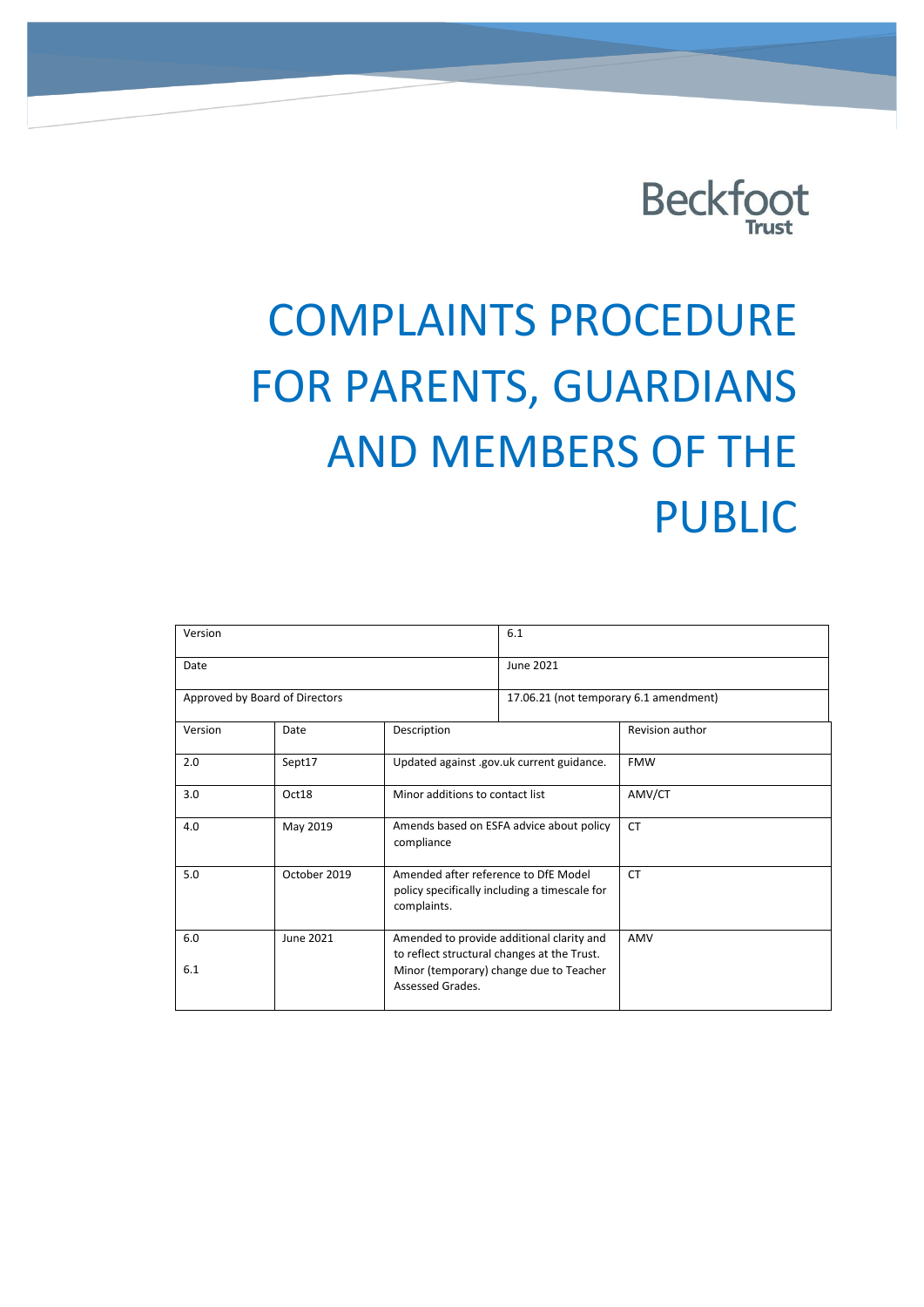**N.B. Complaints about the award of Teacher Assessed Grades ("TAGs") as part of the 2021 summer exam series are outside the scope of this Policy and will be considered under the separate Summer 2021 Exams Appeal Process ("SEAP") only. This is save for where matters relate to TAGs but lie outside of the SEAP's remit and at the express discretion of Beckfoot Trust. Some exemptions may include a decision to withdraw an entry due to insufficient evidence on which to determine a Teacher Assessed Grade, or not to make an entry in the first place, or any failure or delay in offering or following the SEAP. For these exceptions, any continuing concerns following completion of the Trust's complaints process may subsequently be raised through the awarding organisation's complaints process.**

### **Contents**

| 1.0 <sub>1</sub> | The Complaints Procedure for Parents and Guardians of Attending and Former Students  1 |  |  |
|------------------|----------------------------------------------------------------------------------------|--|--|
|                  |                                                                                        |  |  |

| 2.0 | The Complaints Procedure for People who are not Parents/guardians of Attending or Former |  |
|-----|------------------------------------------------------------------------------------------|--|
|     |                                                                                          |  |
|     |                                                                                          |  |

## 1.0 The Complaints Procedure for Parents and Guardians of Attending or Former Students

The Complaints Procedure used by schools within the Beckfoot Trust and the Beckfoot Trust Board is outlined in Stages 1-4 below.

#### **The difference between a concern and a complaint**

A concern may be defined as '*an expression of worry or doubt over an issue considered to be important for which reassurances are sought'*. These are normally dealt with immediately in school (stage 1).

A complaint may be defined as '*an expression of dissatisfaction however made, about actions taken or a lack of action*'. These will be dealt with in line with stage 2 and 3 of this procedure.

#### **Anonymous complaints**

We will not normally investigate anonymous complaints. However, the headteacher or Chair of Beckfoot Trust, if appropriate, will determine whether the complaint warrants an investigation.

#### **Confidentiality**

Correspondence, statements and records relating to individual complaints are kept confidentially, but may be shown to organisations like Ofsted responsible for inspecting school standards.

#### **Timescales**

You must raise the complaint within three months of the incident or, where a series of associated incidents have occurred, within three months of the last of these incidents. We will consider complaints made outside of this time frame if exceptional circumstances apply.

#### **Complaints received outside of term time**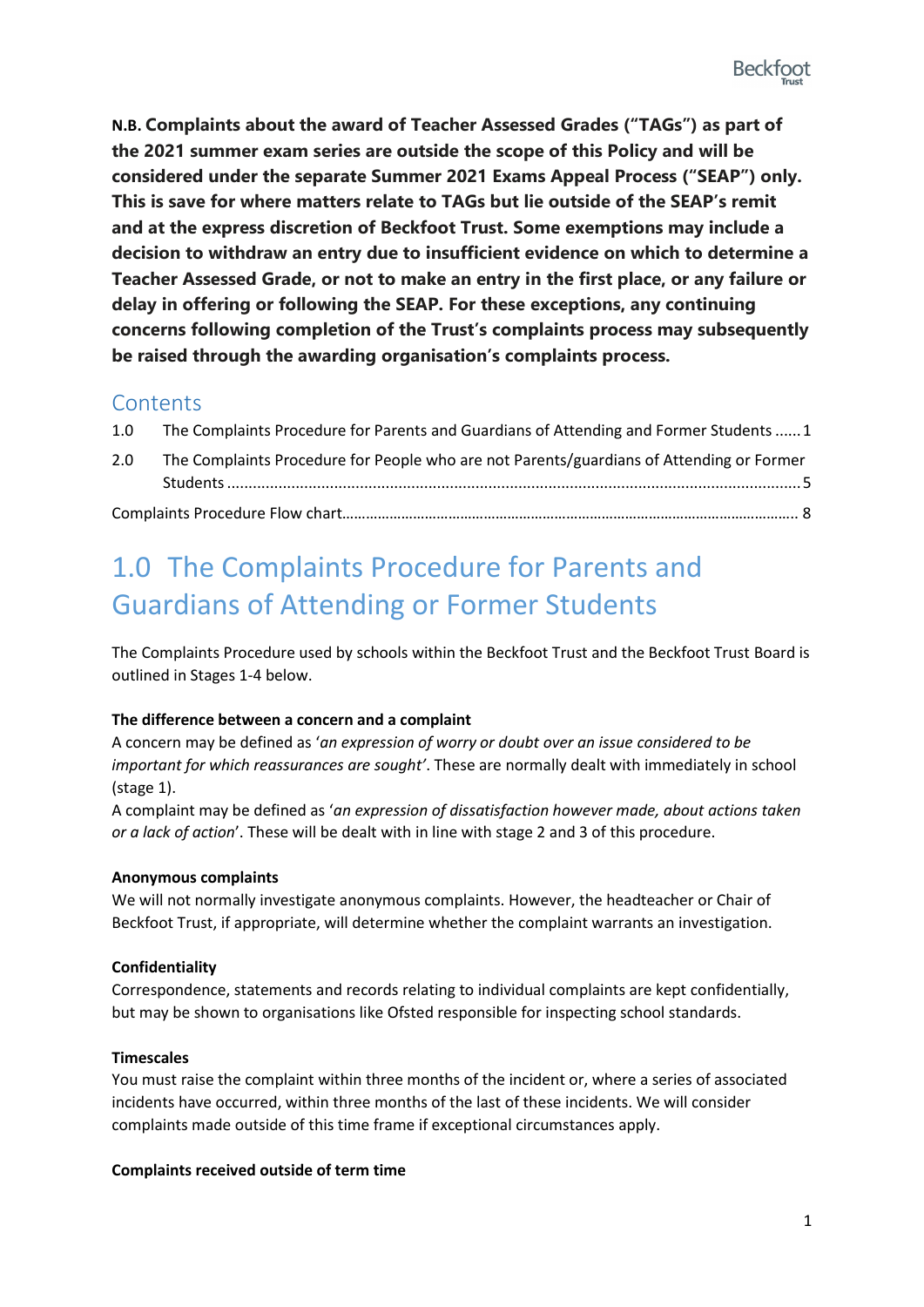

We will consider complaints made outside of term time to have been received on the first school day after the holiday period.

#### **Other Factors**

If other bodies are investigating aspects of the complaint, for example the police, local authority (LA) safeguarding teams or Tribunals, this may impact on our ability to adhere to the timescales within this procedure or result in the procedure being suspended until those public bodies have completed their investigations.

If a complainant commences legal action against the school or Trust in relation to their complaint, we will consider whether to suspend the complaints procedure in relation to their complaint until those legal proceedings have concluded.

#### **Withdrawal of a Complaint**

If a complainant wants to withdraw their complaint, we will ask them to confirm this in writing.

#### **Roles and Responsibilities – Complainant**

The Trust understands that complainants may have strong grievances but would expect them to behave towards its staff in a respectful and courteous manner whilst their complaint is being resolved.

The complainant will receive a faster and more complete response to the complaint if they:

- explain the complaint in full as early as possible
- co-operate with the school in seeking a solution to the complaint
- respond promptly to requests for further clarification
- ask for assistance as needed
- refrain from publicising the details of their complaint on social media and respect confidentiality

#### **Roles and Responsibilities – Trust Administrator**

The Trust Administrator will co-ordinate any complaints which escalate through the procedure from school to Trust and Board level. They will:

- direct complaints received at the Trust to be dealt with by school, if appropriate, in line with Stage 1 of the procedure
- act as the contact point in the Trust for those complaints escalated beyond Stage 2
- liaise with the Trust Compliance Officer to determine which staff should assist at Stage 2b and who should investigate for a panel hearing
- manage the complaint and liaise with the complainant, school, Trust staff and investigator as appropriate
- convene a panel of Board Directors, should a complaint reach level 3
- maintain records of complaints received at Trust and Board level (that have proceeded to 2b or beyond). This will detail the stage the complaint has reached and what actions have been taken.

#### **Roles and Responsibilities – Investigator (School or Trust Level)**

The investigator's role is to establish the facts relevant to the complaint by:

• providing a comprehensive, open, transparent and fair consideration of the complaint through: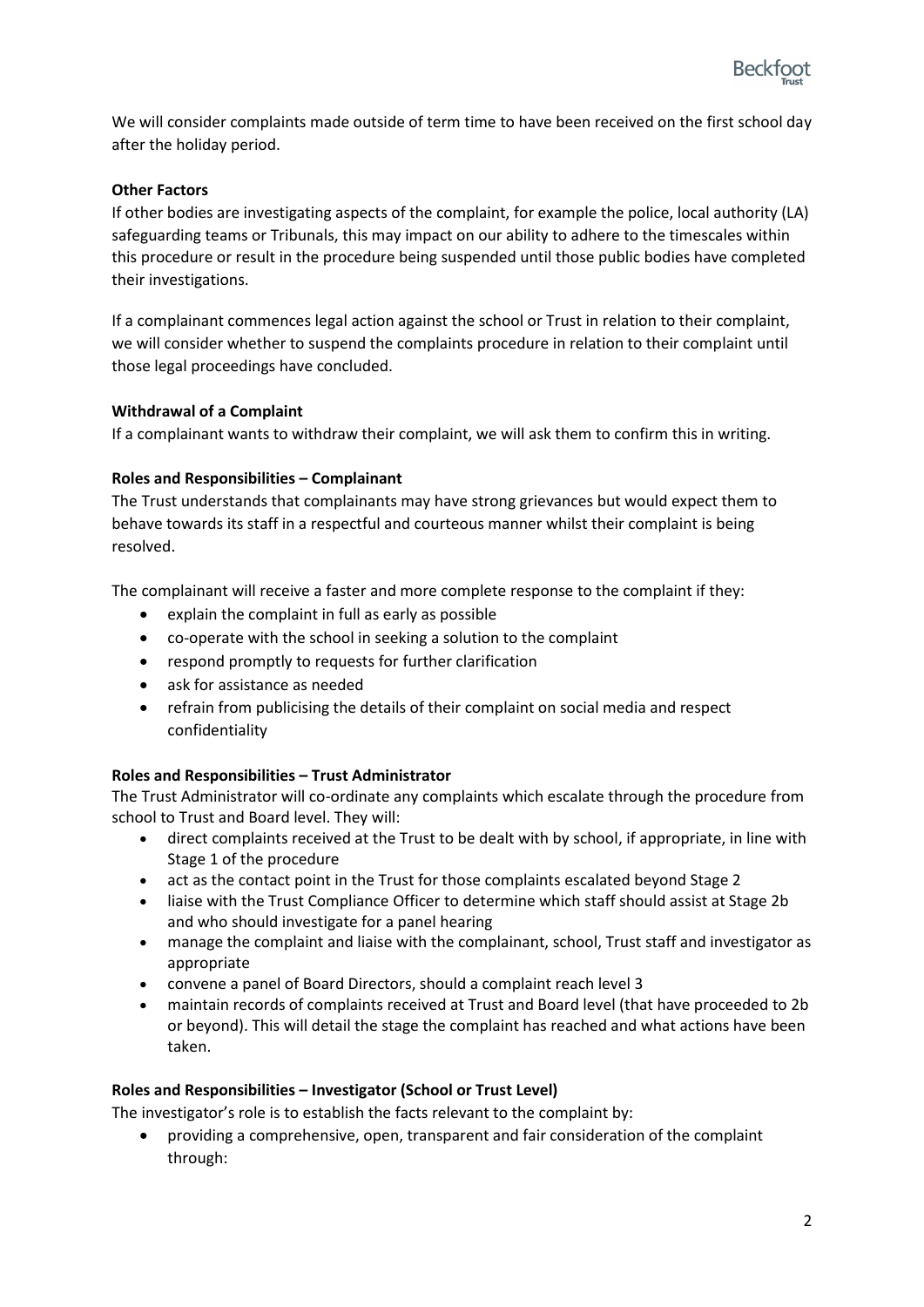

- $\circ$  sensitive and thorough interviewing of the complainant to establish what has happened and who has been involved
- o interviewing staff and children/young people and other people relevant to the complaint
- o consideration of records and other relevant information
- o analysing information
- o liaising with the complainant and other staff as appropriate to clarify what the complainant feels would put things right

Investigators will:

- conduct interviews with an open mind and be prepared to persist in the questioning
- keep notes of interviews or arrange for an independent note taker to record minutes of the meeting
- ensure that any papers produced during the investigation are kept securely pending any appeal
- be mindful of the timescales to respond
- prepare a comprehensive report for the head teacher or complaints panel that sets out the facts, identifies solutions and recommends courses of action to resolve problems.
- Ensure appropriate records are kept, including the stage the complaint has reached and what actions have been taken by the School / Trust to resolve the issue. If the complaint has proceeded to 2b or beyond the Trust Administrator will also be responsible for keeping the records of the complaint.

#### **The Complaint Stages**

#### **Stage 1 - Informal**

We hope that the school can resolve any concerns that parents/guardians may have and initially a parent/guardian should contact their child's class teacher, Year Head, Key Stage head, Deputy Headteacher or Headteacher to make an appointment to discuss their concerns. In most cases we find that concerns are dealt with successfully, often immediately, at this informal level. However, there are formal routes that you can use if you wish to take the matter further.

If requested, we would hope to be able to arrange a meeting to discuss a concern informally within 3 working days and to have investigated and responded to the concern within 10 working days of the informal concern meeting.

## **Stage 2 – Formal**

#### **Stage 2a**

If a parent/guardian feels their complaint has not been satisfactorily resolved informally (in line with Stage 1), they should write to the Headteacher and detail their concerns. The Headteacher will arrange an investigation, appoint a School Investigator (this could be the headteacher themselves) and ensure that a formal, written response is provided.

We would hope to acknowledge receipt of the written complaint within 3 working days of its receipt. If a face-to-face clarification meeting is required in order to establish the full context of the complaint, we would hope to arrange this within 3 working days of receipt of the complaint. We would hope to have investigated and responded to the complaint with 10 working days of the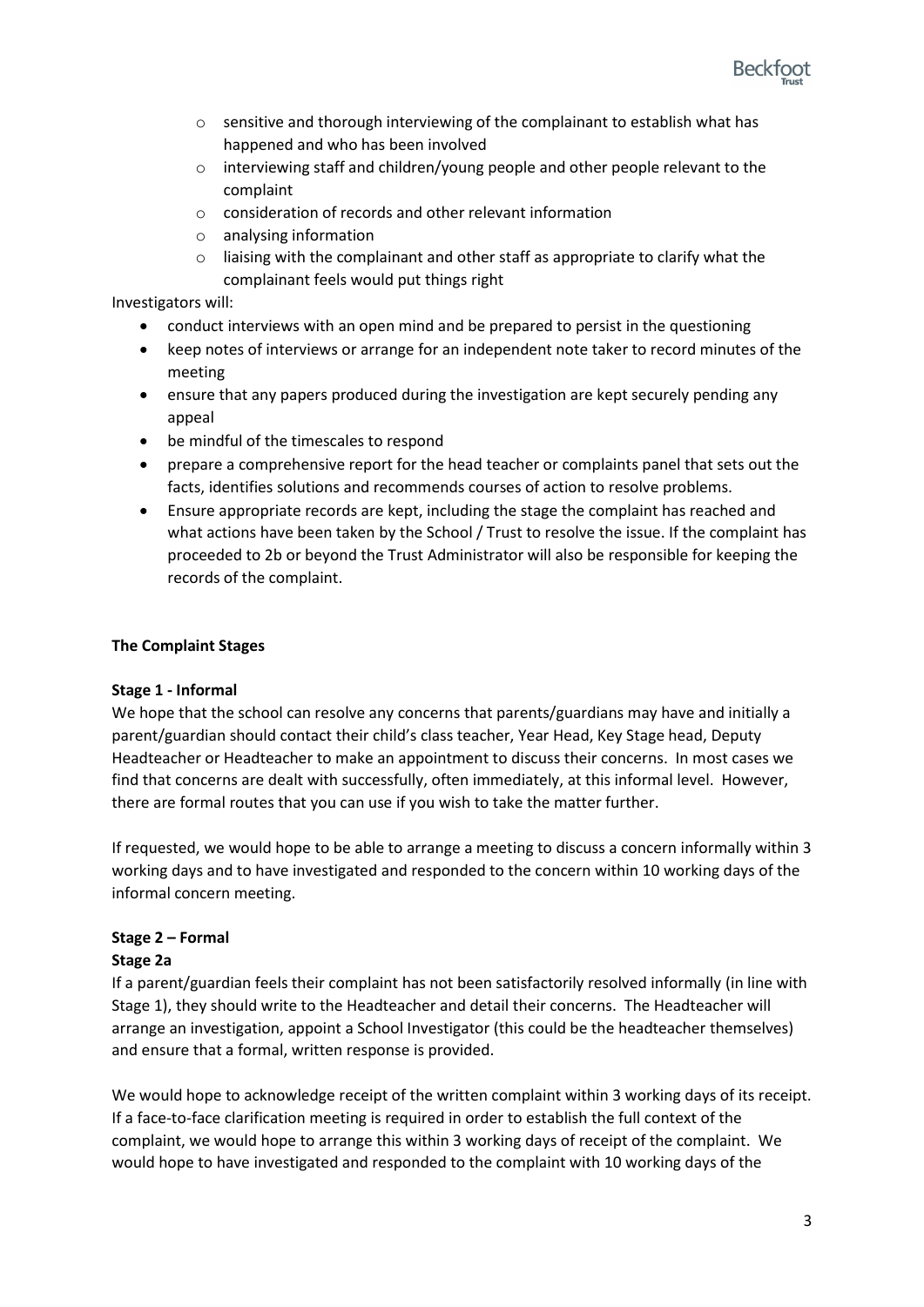

original letter arriving or the clarification meeting if one has been needed. In exceptional circumstances, for complex or wide-ranging complaints, the school may need longer to investigate. If this is the case, the complainant will be informed in writing explaining why longer is needed and setting a new date for a response.

#### **Stage 2b**

If the complaint is not resolved having been through Stage 1 and Stage 2a, either the school or the complainant can ask for additional assessment of the complaint by a member of senior staff from the Trust. This may be a member of the central team or a member of staff from a different school in the Trust. It will not be the same person who investigates if the procedure escalates to stage 3. This is another chance to resolve the complaint without the need for a formal panel hearing. The member of senior staff at the Trust may be a specialist in a certain field, including (but not exclusively):

- SEND (special/medical needs)
- Teaching and Learning (achievement, standards, curriculum, exams etc.)
- Safeguarding
- Health and Safety
- GDPR
- Human Resources
- Financial Issues

They will endeavour to provide a written response within 10 working days. Where a parent/guardian still feels they are still not satisfied with the investigation and findings arranged by the Headteacher and/or Trust staff in response to their written complaint, they may appeal to the Board of Directors of the Beckfoot Trust.

The details of the complaint should be put in writing and should be addressed to: The Trust Administrator, Beckfoot Trust, Wagon Lane, Bingley, BD16 1EE.

#### **Stage 3 – Formal with a Panel Hearing**

When a parent/guardian raises a complaint with the Trust Board of Directors, the Directors will check firstly to see that the complaint has been dealt with thoroughly in Stage 1 and Stage 2 of this procedure. If it has, a Panel Hearing will be arranged. The Panel will include three people not involved in matters detailed in the complaint and at least one person will be independent of the management and running of the school. The Panel will appoint a Trust Investigator (who has not been involved in Stage 1 or Stage 2 of the complaint), hear the complaint, and establish any findings and/or recommendations.

Parents/guardians will be invited to the Panel Hearing and can be accompanied if they wish.

The Board of Directors would hope to acknowledge receipt of the written complaint within 3 working days of its receipt. A Panel Hearing will be arranged as soon as possible, hopefully within 10 working days, wherever possible parent/guardians will be given reasonable notice. The Panel would hope to have investigated and responded to the complaint (in writing if requested) within 10 working days of the Panel Hearing.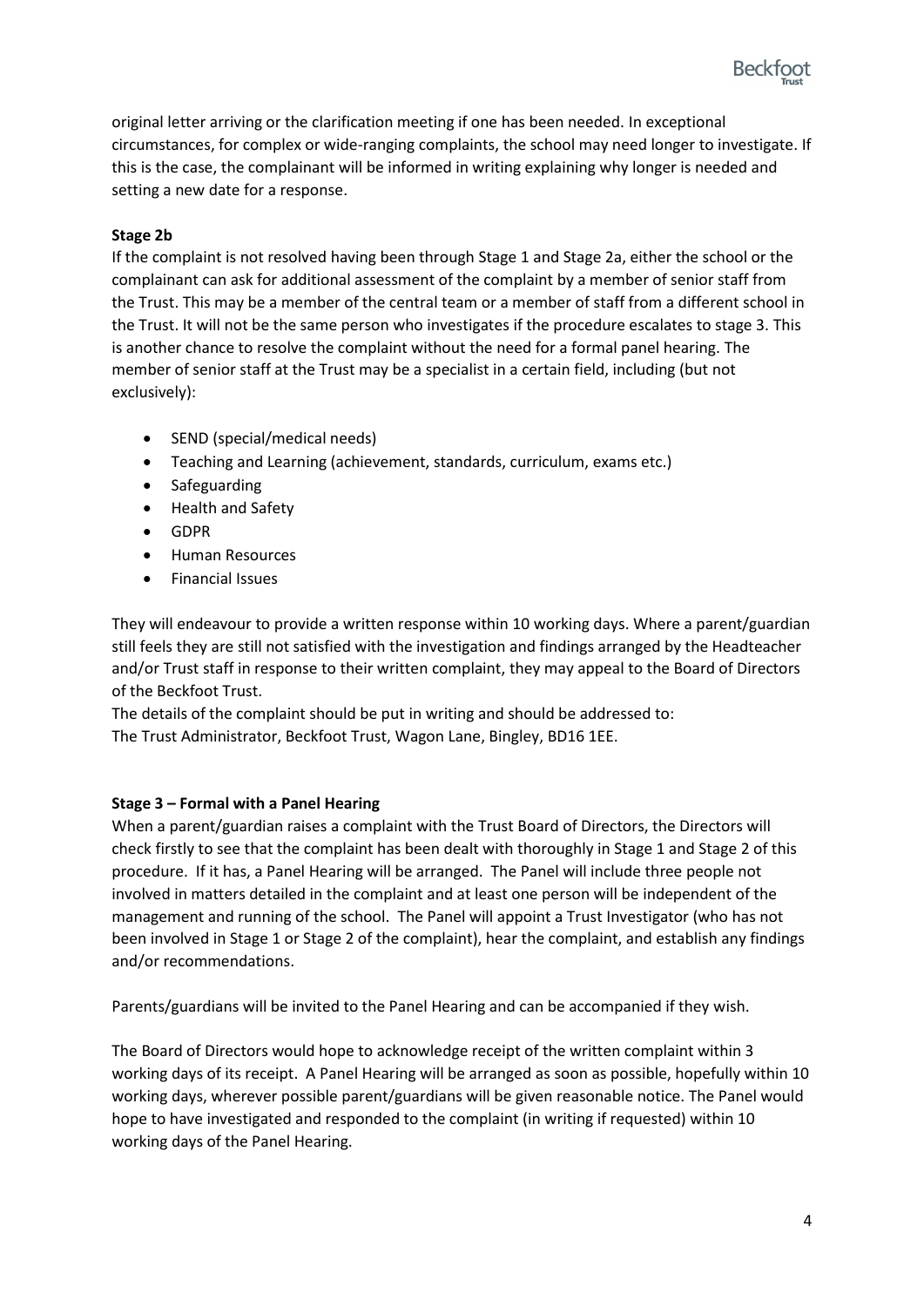

The findings and any recommendations from the Panel Hearing will be made available to the parent/guardian making the complaint and, where relevant, the person complained about and will be available for inspection on the school premises.

Written records will be kept of all complaints making clear the stage at which they were resolved or concluded and the action taken by the school regardless of whether the complaint was upheld. The records will be kept for a duration compliant with general data protection legislation requirements.

#### **Stage 4 - Complaints about Beckfoot Trust**

If parents/guardians consider they have not received a satisfactory resolution to their complaint after elevating the concern to the Beckfoot Trust Board, they can consider referring to one of the following (or any other statutory body as appropriate):

- Complaints can be made to the Education and Skills Funding Agency (Responsible for monitoring Academy Trust financial probity for the Government) via the online schools complaints form: https://form.education.gov.uk/en/AchieveForms/?form\_uri=sandboxpublish://AF-Process-f1453496-7d8a-463f-9f33-1da2ac47ed76/AF-Stage-1e64d4cc-25fb-499a-a8d7-74e98203ac00/definition.json&redirectlink=%2Fen&cancelRedirectLink=%2Fen
- Local Citizens Advice Bureau
- Some types of complaint may need to be referred to a different agency as below:-

| <b>Complaint Type</b>                                                  | Who to contact                               |
|------------------------------------------------------------------------|----------------------------------------------|
| Child protection                                                       | <b>Bradford Council</b>                      |
| Criminal behaviour Police                                              | West Yorkshire Police                        |
| Data protection                                                        | <b>Information Commissioner's Office</b>     |
| Discrimination                                                         | <b>Equality Advisory and Support Service</b> |
| Employment                                                             | An employment tribunal                       |
| Food Hygiene (catering)                                                | <b>Bradford Council</b>                      |
| Exam malpractice or maladministration                                  | Ofqual and the awarding body                 |
| Health and Safety at Work                                              | <b>Health and Safety Executive</b>           |
| Quality of education or leadership                                     | <b>Ofsted</b>                                |
| Cuidence can he obtained via https://www.gov.uk/completin about school |                                              |

• Guidance can be obtained via https://www.gov.uk/complain-about-school

## 2.0 The Complaints Procedure for People who are not Parents/guardians of Attending or Former Students

Complaints received from people who are not parents/guardians of attending or former students are taken very seriously and dealt with along similar lines to those for parents and guardians of students.

#### **The difference between a concern and a complaint**

.A concern may be defined as '*an expression of worry or doubt over an issue considered to be important for which reassurances are sought'*. These are normally dealt with immediately in school (stage 1).

A complaint may be defined as '*an expression of dissatisfaction however made, about actions taken or a lack of action*'. These will be dealt with in line with stage 2 and 3 of this procedure.

#### **Anonymous complaints**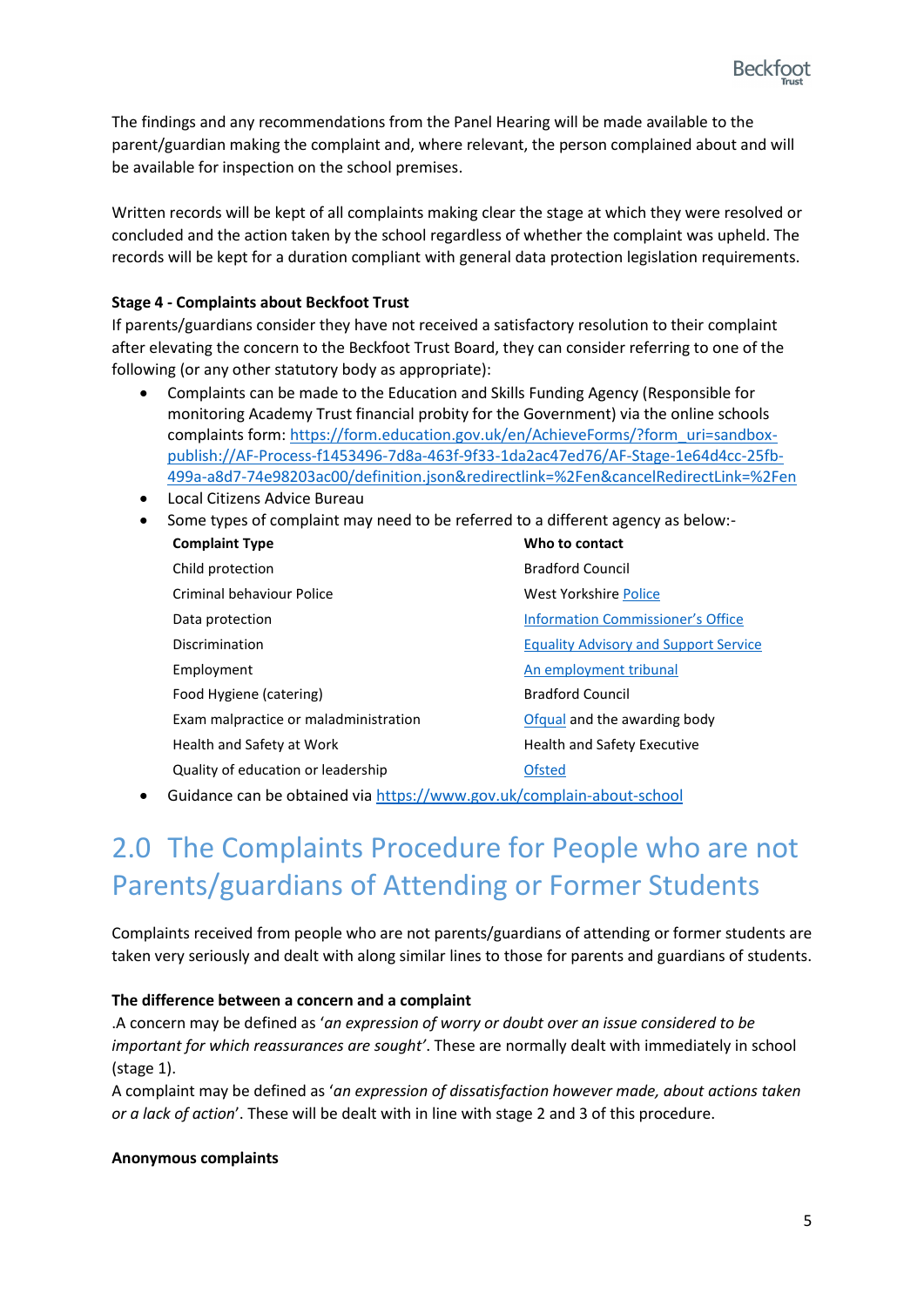

We will not normally investigate anonymous complaints. However, the headteacher or Chair of Beckfoot Trust, if appropriate, will determine whether the complaint warrants an investigation.

#### **Timescales**

You must raise the complaint within three months of the incident or, where a series of associated incidents have occurred, within three months of the last of these incidents. We will consider complaints made outside of this time frame if exceptional circumstances apply.

#### **Complaints received outside of term time**

We will consider complaints made outside of term time to have been received on the first school day after the holiday period.

#### **Other Factors**

If other bodies are investigating aspects of the complaint, for example the police, local authority (LA) safeguarding teams or Tribunals, this may impact on our ability to adhere to the timescales within this procedure or result in the procedure being suspended until those public bodies have completed their investigations.

If a complainant commences legal action against the school or Trust in relation to their complaint, we will consider whether to suspend the complaints procedure in relation to their complaint until those legal proceedings have concluded.

#### **Withdrawal of a Complaint**

If a complainant wants to withdraw their complaint, we will ask them to confirm this in writing.

#### **The Complaint Stages**

#### **Stage 1 - Informal**

We hope that the school can resolve any complaints that members of the public may have and initially they should be referred to the Headteacher who will arrange for a response – usually a meeting with the complainant. In most cases we find that complaints are dealt with successfully at this informal level. This process will be completed as soon as possible.

#### **Stage 2a – Formal**

If a member of the public feels their complaint has not been satisfactorily resolved informally (Stage 1), they should write to the Headteacher and detail their concerns, specifically outlining why they are not satisfied with the outcome of the informal stage of the process. The Headteacher will arrange an investigation, appoint a School Investigator (this could be the headteacher themselves) and ensure that a formal, written response is provided. This process will be completed as soon as possible.

**Stage 2b –** If this does not resolve the complaint, either the school or the complainant can ask for additional assessment of the complaint by a member of senior staff from the Trust. It could be a member of the central team or a member of staff from a different school in the Trust. It will not be the same person who investigates if the procedure escalates to stage 3. This is another chance to resolve the complaint without the need for a formal panel hearing. The member of senior staff at the Trust will be a specialist in a certain field, including (but not exclusively):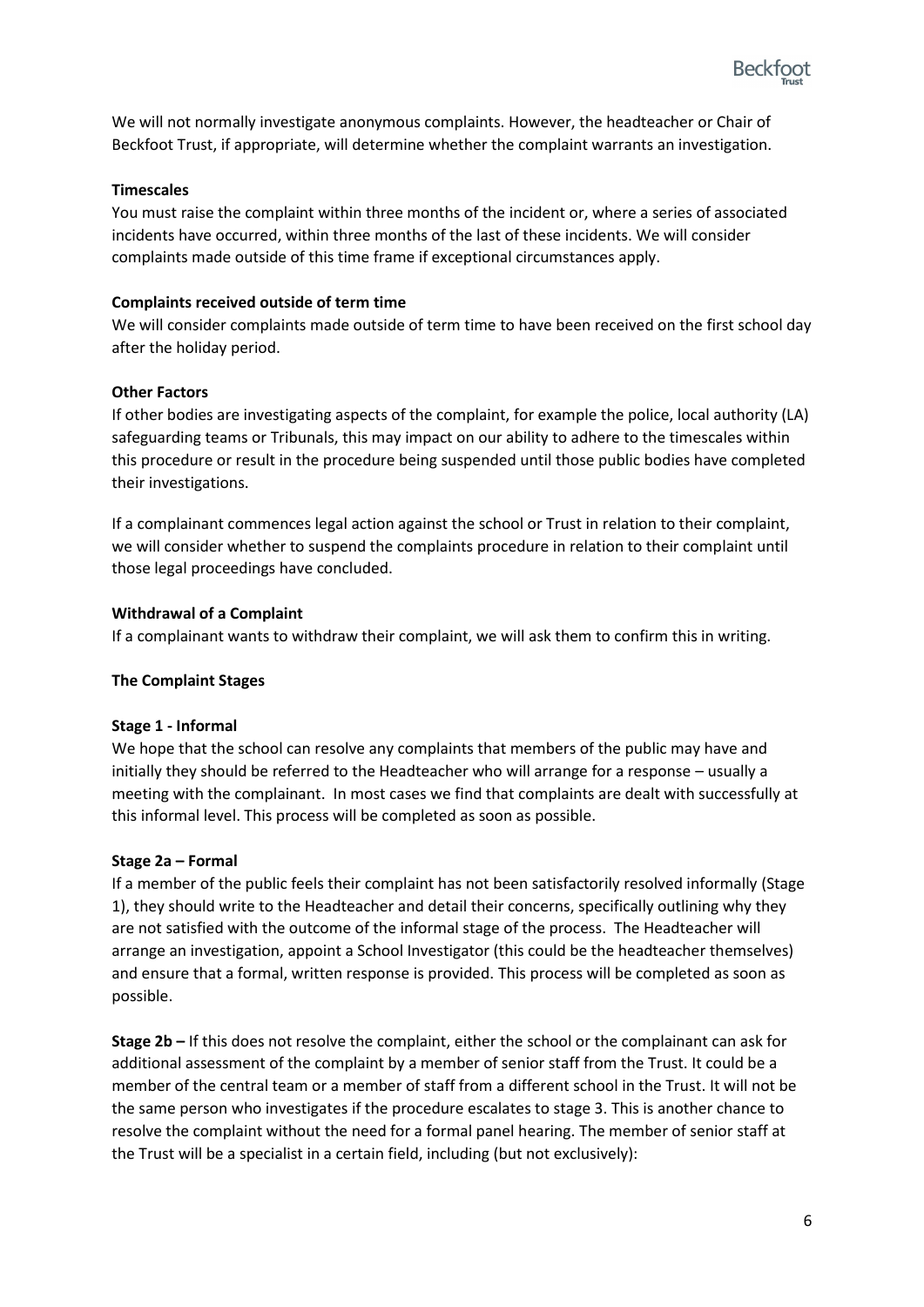

- SEND (special/medical needs)
- Teaching and Learning (achievement, standards, curriculum, exams etc.)
- **Safeguarding**
- Health and Safety
- GDPR
- Human Resources
- Financial Issues

Where a member of the public feels they are still not satisfied with the investigation and findings arranged by the Headteacher in response to their written complaint, they may appeal to the Board of Directors of the Beckfoot Trust. The nature of the complaint should be made in writing and should be addressed to:

The Trust Administrator, Beckfoot Trust, Wagon Lane, Bingley, BD16 1EE.

#### **Stage 3 – A Director's Hearing:**

When a member of the public raises a complaint with the Board of Directors, the Directors will check firstly to see that the complaint has been dealt with thoroughly in Stage 1 and Stage 2 of this procedure. If it has, a Director's Hearing will be arranged and the member of the public will be asked to attend. The Panel will appoint a Trust Investigator (who has not been involved to that point), hear the complaint, establish any findings and/or recommendations and provide a response in writing.

#### **Stage 4. Complaints about Beckfoot Trust**

If members of the public consider they have not received a satisfactory resolution to their complaint after elevating the concern to the Beckfoot Trust Board, they can consider referring to one of the following:

- Complaints can be made to the Education and Skills Funding Agency (Responsible for monitoring Academy Trust financial probity for the Government) via the online schools complaints form: https://form.education.gov.uk/en/AchieveForms/?form\_uri=sandboxpublish://AF-Process-f1453496-7d8a-463f-9f33-1da2ac47ed76/AF-Stage-1e64d4cc-25fb-499a-a8d7-74e98203ac00/definition.json&redirectlink=%2Fen&cancelRedirectLink=%2Fen
- Local Citizens Advice Bureau
- Some types of complaint may need to be referred to a different agency as below:-

| <b>Complaint Type</b>                 | Who to contact                               |
|---------------------------------------|----------------------------------------------|
| Child protection                      | <b>Bradford Council</b>                      |
| Criminal behaviour Police             | West Yorkshire Police                        |
| Data protection                       | <b>Information Commissioner's Office</b>     |
| Discrimination                        | <b>Equality Advisory and Support Service</b> |
| Employment                            | An employment tribunal                       |
| Food Hygiene (catering)               | <b>Bradford Council</b>                      |
| Exam malpractice or maladministration | Ofqual and the awarding body                 |
| Health and Safety at Work             | <b>Health and Safety Executive</b>           |
| Quality of education or leadership    | <b>Ofsted</b>                                |

• Guidance can be obtained via https://www.gov.uk/complain-about-school